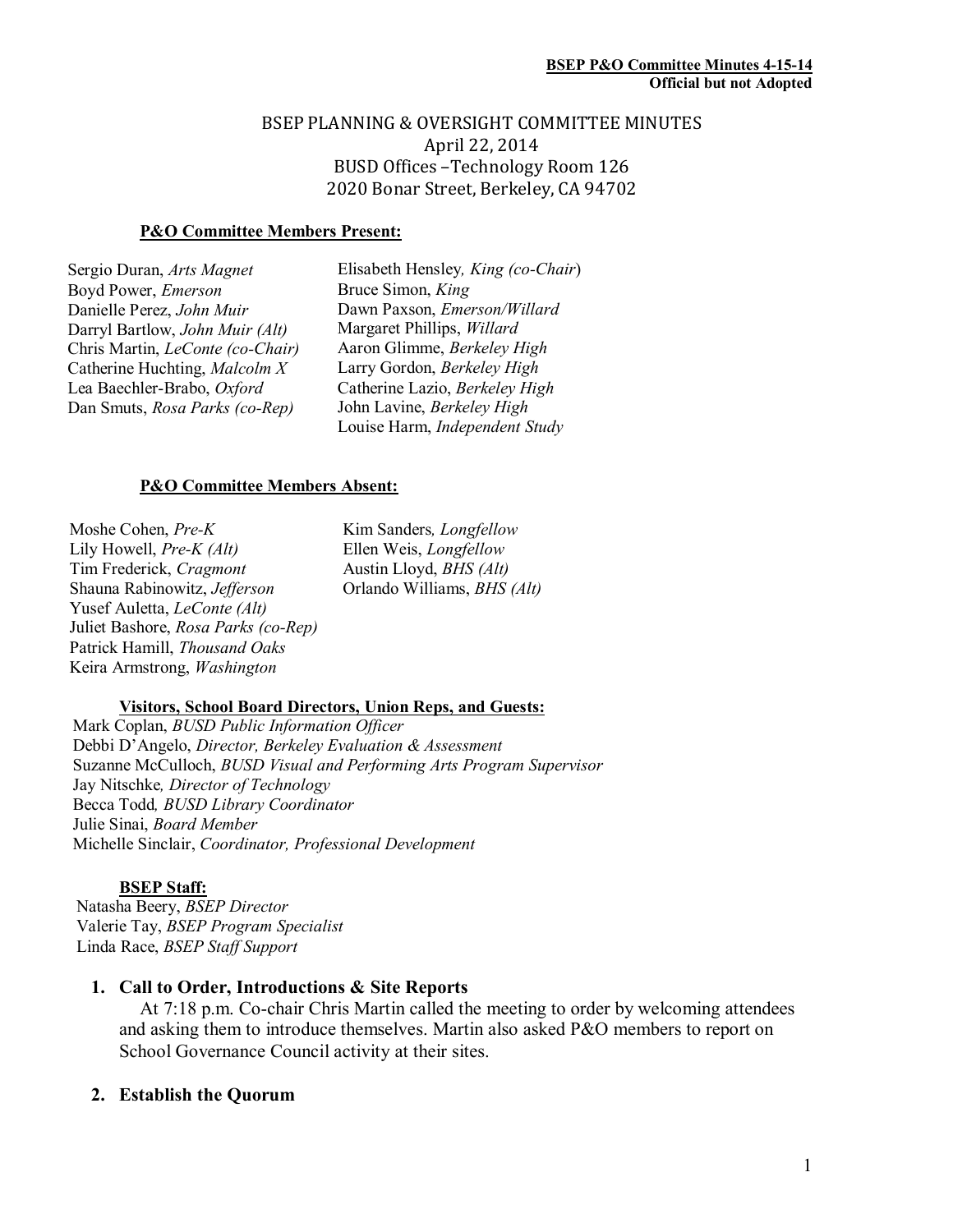The quorum was approved with 15 voting members initially present, with 17 total voting members present later in the meeting. [13 voting members are required for a quorum.]

## **3. Chairperson's Comments**

*Co-Chairs Chris Martin and Elisabeth Hensley* Martin suggested that *Item 9: P&O Draft Statement* be moved to the end of the agenda.

## **4. BSEP Director's Comments**

Natasha Beery*, BSEP Director* 

Beery provided the following handouts:

• *Local Control Accountability Plan (LCAP Components dated 4/15/14* 

• *Preliminary Site Allocation Summary 4-22-2014 DRAFT*

 Beery thanked the committee for their attendance and announced that there were would be two subcommittee meetings held next Tuesday, April 29, 2014: the Parent Outreach & Public Information Subcommittee will meet at 7:00 pm at 2020 Bonar Street, Room 126 and the Music and VAPA Subcommittee will meet at 7:00 pm at Willard Middle School, Room D19C. The Parent Outreach Budget will be in an unusual situation because of the expansion of the Family Engagement/Site Coordinators program in combination with LCFF/LCAP.

 Beery met with BHS Principal Scuderi and the Chair of the PTSA to work on putting together a plan for elections, because the election process for this past year did not go well for a number of reasons. The plan is to make things go more smoothly by putting together an election communications and planning toolkit targeted for the high school, and to begin the process this spring, through summer, with an earlier start in the fall. Valerie Tay, BSEP Program Specialist will be working with Beery on that project.

 Beery stated that Tay had created an overview document, *Preliminary Site Allocation Summary 4-22-2014 DRAFT* that will give sites an idea of what might be funded at sites from various sources, including BSEP, LCFF/LCAP base and supplemental funding. Noon directors, for example, are funded from the base grant. [*note:* The stars were for footnotes that are no longer being used and will be removed for the final version.] Beery was asked about the "Allocations for new classrooms" for BSEP 0852 Site Discretionary, and her response was that there would be some funds allocated to schools which are adding to their overall number of classrooms.

 Paxson asked why Willard did not have new classroom funds coming and Beery stated that the formula had to do with a net gain or loss of pupils.

 Smuts asked how the allocations were distributed/weighted and Beery responded with the following information:

 • Some of the distributions are in equal amounts by site, but others are based on site characteristics. For Library Tech, that allocation based more on the size of the site. Larger sites, such as Malcolm X, were bumped up. .

 • For the EL teacher funded by LCAP, the allocation is based on population of EL students.

• The LCAP funded RtI support is based on the size of the site.

 • For BSEP/Special Ed RtI, the allocation is flat because BSEP and Special Ed are sharing that expense.

 • The Parent Liaison/Site Coordinator position has not been completely worked out, but will likely be based on size, with a factor for population.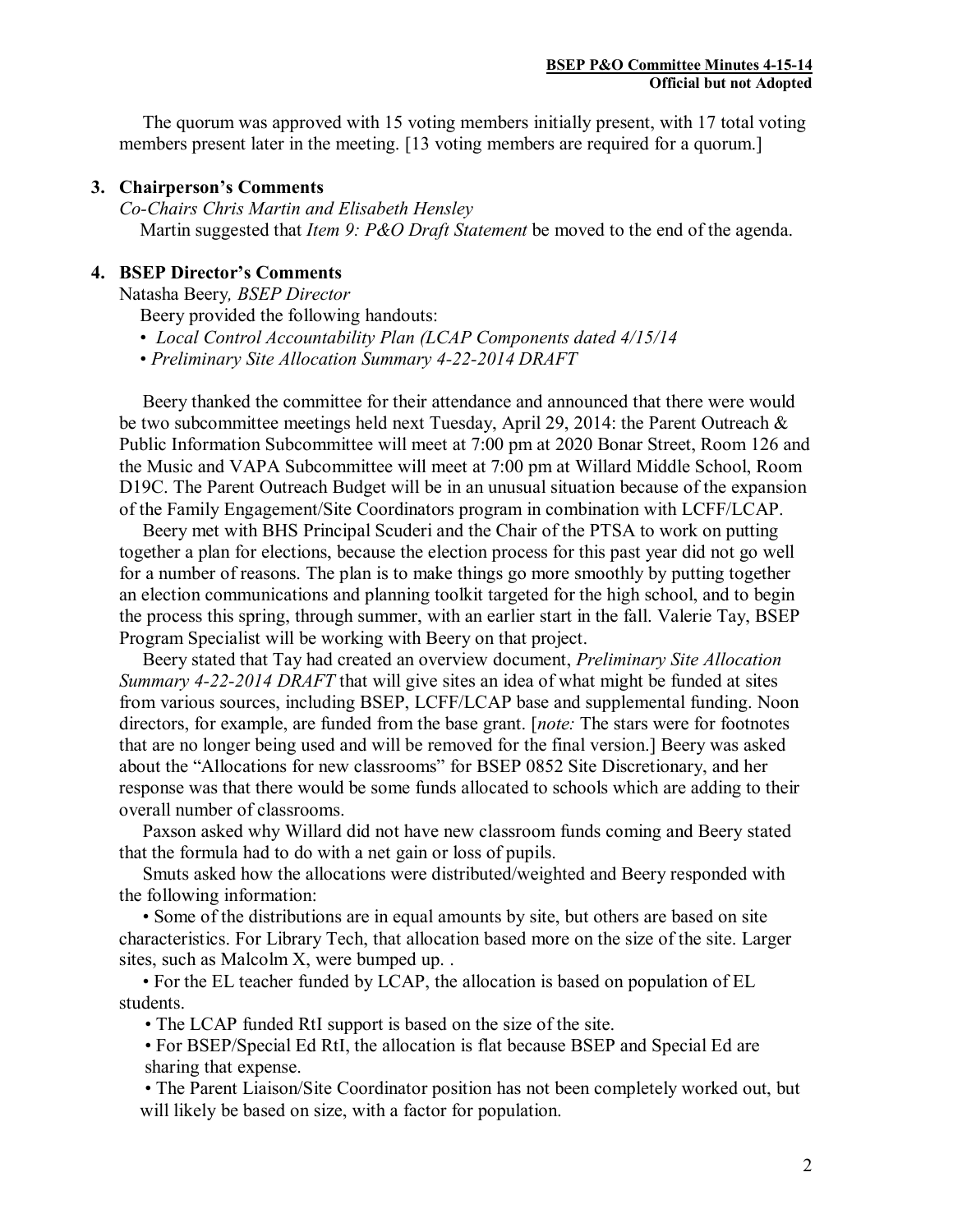• Noon Directors was based on school size and also on the physical configuration of the site. Some schools had two playgrounds that necessitated additional staffing.

- School Services Assistant was size-based.
- The Mental Health allocation was a flat \$5,000 for each site.

Beery confirmed that the BHS Intervention Coordinator would be spelled out in a further refining of the document. She also noted that since they were working from a K-5 spreadsheet to develop the Summary (draft), some of the middle school information is not filled in. Baechler-Brabo confirmed that the LCAP funded RtI was for coaches and the BSEP/Special Ed RtI was for teachers. McCulloch stated that Arts Anchor funding should be added to Jefferson and not LeConte.

# **5. Approval of Minutes 4.15.14**

**MOTION CARRIED (Paxson/Glimme):** To approve the meeting minutes of the April 15, 2014 P&O Committee Meeting with the change noted below. The motion was approved with a showing of 14 hands, with no objections, and 2 abstentions.

The meeting minutes are to be revised to correct the attendance list to show that Catherine Huchting, *Malcolm X* was not in attendance at the April 15, 2014 meeting.

# **6. Public Comment**

There was no public comment.

# **7. Recommendation for BSEP Funds in FY 2014-15: Music and Visual & Performing Arts (VAPA)**

Suzanne McCulloch, *BUSD Visual and Performing Arts Program Supervisor*

## McCulloch provided the following handouts:

• *Recommendation for Expenditure of Funds from the Berkeley Public Schools Educational Excellence Act of 2006 for the Visual and Performing Arts Programs in 2014- 15 from Suzanne McCulloch, Visual & Performing Arts Coordinator, and Neil Smith, Assistant Superintendent for Curriculum and Instruction to the BSEP Planning & Oversight Committee, dated April 22, 2014.* 

McCulloch noted the following changes to the Music/VAPA budget:

• Professional Development was added on for the arts for the Arts Anchor schools. Jefferson was added to the Arts Anchor program. Although Emerson does not have Arts Anchor, it has an arts program in place. LeConte had an arts teacher for one year, but McCulloch plans to reach out to them.

• Some minor mistakes were corrected between the first and second draft.

 Beery noted that the CSR, Music and Library budgets would be going to the Board on May  $14<sup>th</sup>$ . Beery also said that if the P&O Committee still planned to make a statement, May 14 would be the time to do it.

**MOTION CARRIED (Glimme/Simon):** To approve the allocation of BSEP Music and Visual & Performing Arts (VAPA) budget in FY 2014-15 per the memo *Recommendation for Expenditure of Funds from the Berkeley Public Schools Educational Excellence Act of 2006 for the Visual and Performing Arts Programs in 2014-15 from Suzanne McCulloch,*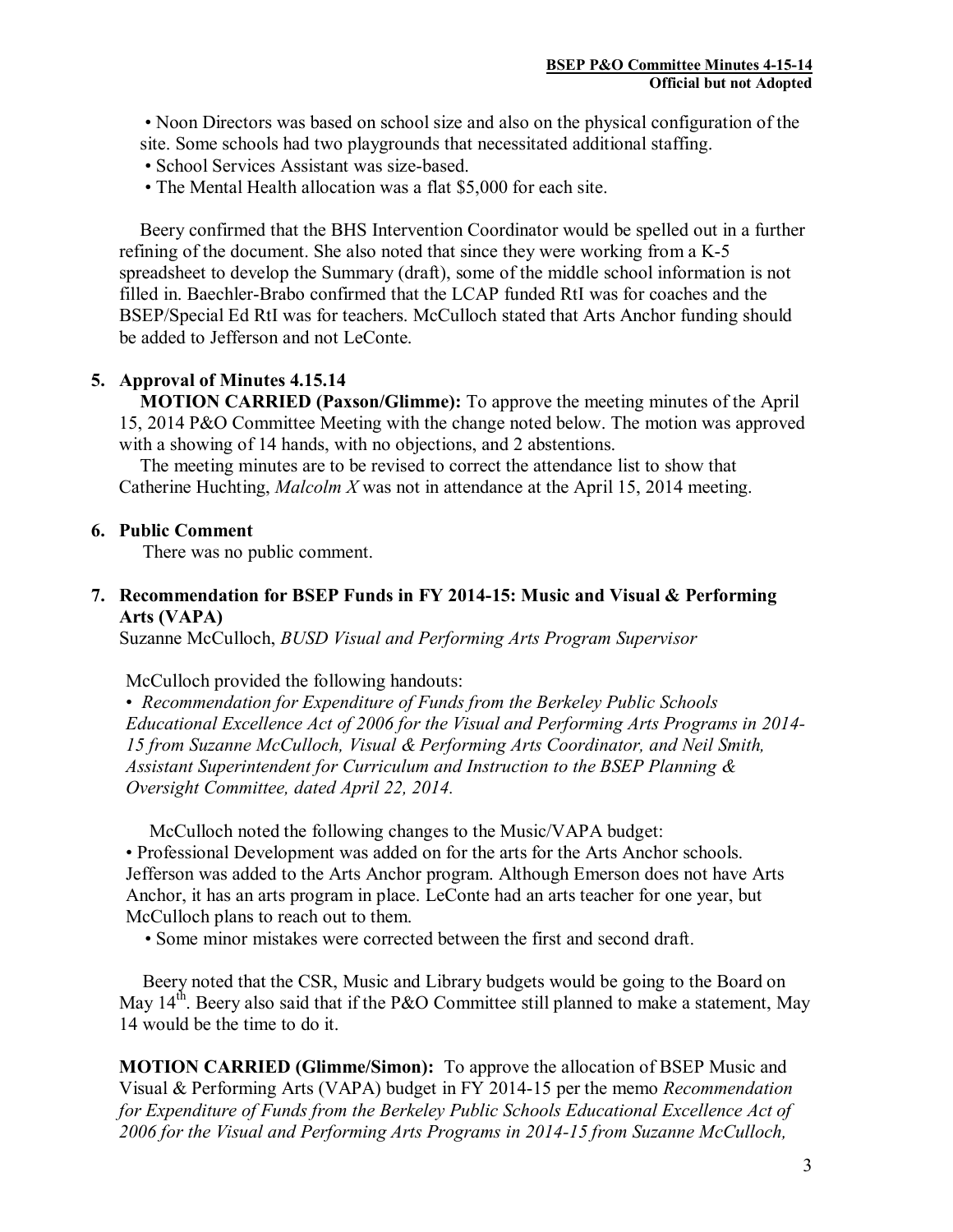*Visual & Performing Arts Coordinator, and Neil Smith, Assistant Superintendent for Curriculum and Instruction to the BSEP Planning & Oversight Committee, dated April 22, 2014.*

The motion was approved unanimously.

The Music/VAPA Subcommittee will be meeting next Tuesday, April 29<sup>th</sup> at 7:00 pm at Willard Middle School. It will be held in the VAPA office, in the building where the metal shop is. (The last red door.) There will be a review of the budget and discussion about the May  $14<sup>th</sup>$  Board meeting. Concurrently, McCulloch has been holding meetings with the Berkeley Community Arts Team, which has conducted a survey of all the schools as to where the arts are and where the holes are, e.g., where there is no dance, drama, or visual art. There is a plan to revitalize BAESC-Berkeley Arts Education Steering Committee and merge it with the BCAT so that they could make reports to the School Board.

# **8. Recommendation for BSEP Funds in FY 2014-15: Library**

Becca Todd*, BUSD Library Coordinator*

Todd provided the following handouts:

• *Recommendation for Expenditures in 2014-15 from the Library portion of the Berkeley Public Schools Educational Excellence Act of 2006 (BSEP) from Becca Todd, District Library Coordinator to the BSEP P&O Committee dated April 22, 2014* 

 Todd stated that the only change between first and second draft was to the first number for staffing (Library Staffing on pg. 3) and the correct number of \$1,474,750 is a few thousand dollars less than what was seen last time. The only effect it had was on the overall budget, which also meant a slightly smaller indirect cost.

 Todd responded to a question about online usage by saying she could bring data to a subsequent meeting. Usage is very assignment-driven, and database usage ebbs and flows from that. Todd noted that she proposed teacher librarians last year, and there was strong interest and support for them in the subcommittee. The decision was made not to pursue putting it in the budget for now. It can be reconsidered in the fall after all of the shifts are done.

**MOTION CARRIED (Perez/Huchting):** To approve the allocation of Library Funds in FY 2014-15 per the memo *Recommendation for Expenditures in 2014-15 from the Library portion of the Berkeley Public Schools Educational Excellence Act of 2006 (BSEP) from Becca Todd, District Library Coordinator to the BSEP P&O Committee dated April 22, 2014*

The motion was approved unanimously.

# **9. Overview of the BSEP "9% Budget": Professional Development, Program Evaluation and Technology**

Natasha Beery*, BSEP Director* 

 Beery stated that the 66% of the BSEP budget is for CSR, 25% is divided between Music, Library and Parent Outreach, and 9% is divided between Professional Development, Program Evaluation, and Technology. One of the quirks of the Measure is that there was not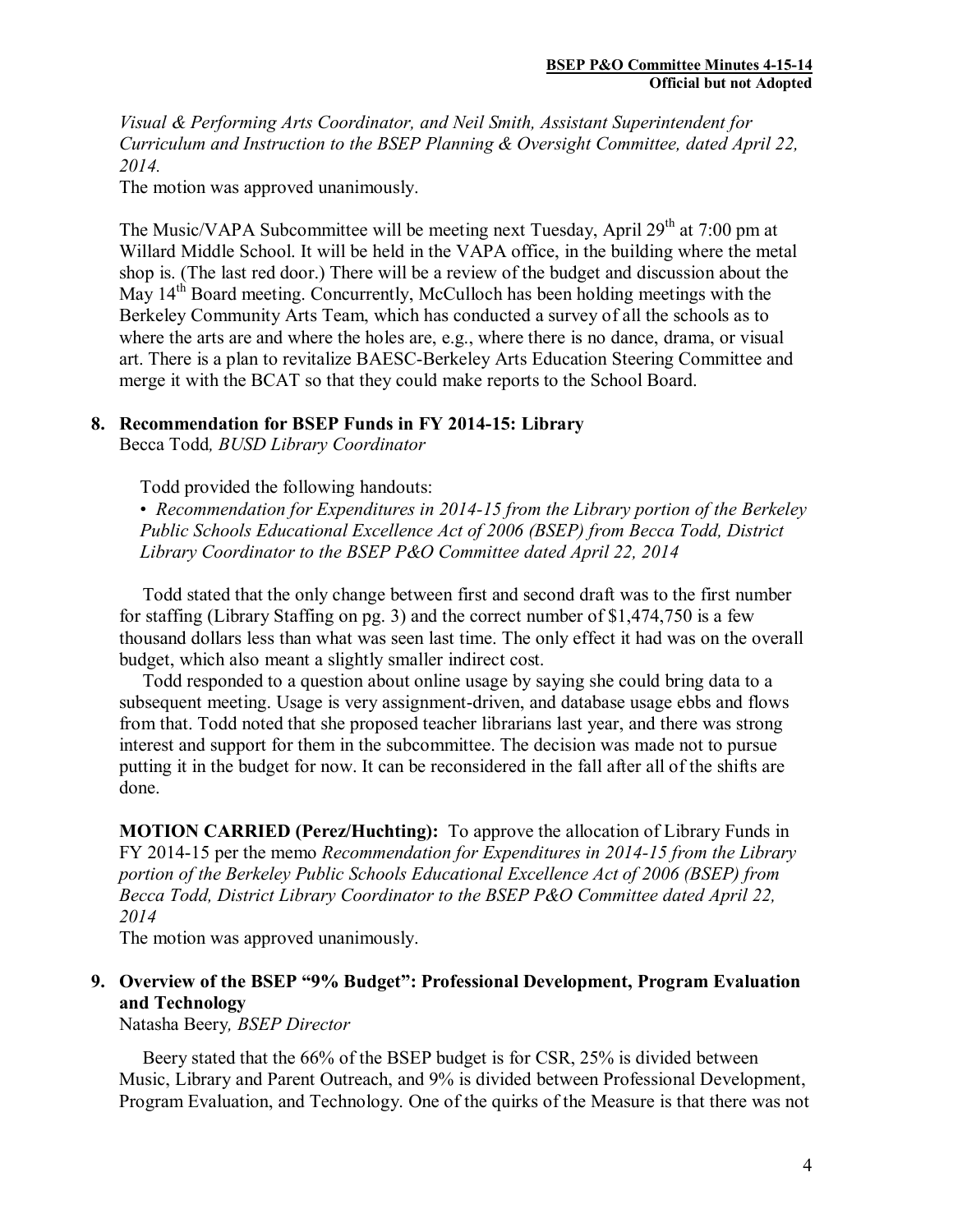a set way of dividing the 9% for the three.The Program Evaluation budget will be presented and Professional Development and Technology will be discussed.

## **10. Recommendation for BSEP Funds in FY 2014-15: Program Evaluation.**

Debbi D'Angelo*, Director, Berkeley Evaluation & Assessment,* Michelle Sinclair, *Coordinator, Professional Development*, Jay Nitschke, *Director of Technology* D'Angelo provided the following handout:

• *Recommendation for Expenditures in FY 2014-15 for Funds Allocated to Program Evaluation from the Berkeley Public Schools Educational Excellence Act of 2006 (BSEP Resource 0856) from Natasha Beery, Director of BSEP and Community Relations and Debbi D'Angelo, Director of Evaluation and Assessment, to the P&O Committee, dated April 24, 2014* 

Sinclair provided the following handouts:

• *Professional Development Department, Berkeley Unified School District 2013-14 from Michelle Sinclair, PD Dept., April 2014 (4 pages)* 

• *Appendix A: BSEP Professional Development Program – FY 2012 through FY 2014* 

 D'Angelo reviewed the *Recommendation for Expenditures in FY 2014-15 for Funds Allocated to Program Evaluation from the Berkeley Public Schools Educational Excellence Act of 2006 (BSEP Resource 0856) from Natasha Beery, Director of BSEP and Community Relations and Debbi D'Angelo, Director of Evaluation and Assessment, to the P&O Committee, dated April 24, 2014* and noted that there were some changes. The Objectives remained the same. Some highlights of Professional Development /Training are that this is the third year using the data management system Illuminate and more teachers are beginning to use the online testing component for Common Core and Smarter Balance testing. The district is moving to an elementary Common Core report card, which also uses Illuminate. There will be ongoing district reports with a focus on the evaluation and transition to Common Core.

 The staffing proposal for the BSEP-funded portion of the Evaluation and Assessment program will remain unchanged. D'Angelo noted that the Appendices at the back of the handout show how the department supports the schools and the additional duties performed outside of BSEP.

 Simon asked what the difference was for professional development and staff development. D'Angelo responded by saying that professional development was for her BEA staff to go to trainings for such things as Illuminate and learning more about what they need to know for their craft. The Summer and School-Year Staff Development is for the BEA staff to train other teachers and staff in Illuminate and in evaluation trainings. According to D'Angelo, teachers are excited about learning how to use Illuminate for things such as immediate feedback for assessments, and these refresher trainings give them these skills.

As the teachers are building the assessments, they are also linking them to Common Core standards. Hensley asked for clarification on the TSAs and if they are connecting with every teacher. D'Angelo stated that in a grade-level or group-level environment, they meet with every teacher and also by the end of the year, they have met with every teacher once or twice. This year they did a lot of trainings with teachers because of the Smarter Balanced Assessment to make sure they felt comfortable with the computers they were using and bringing that link back to the classroom. The model is that she sits as the Director and the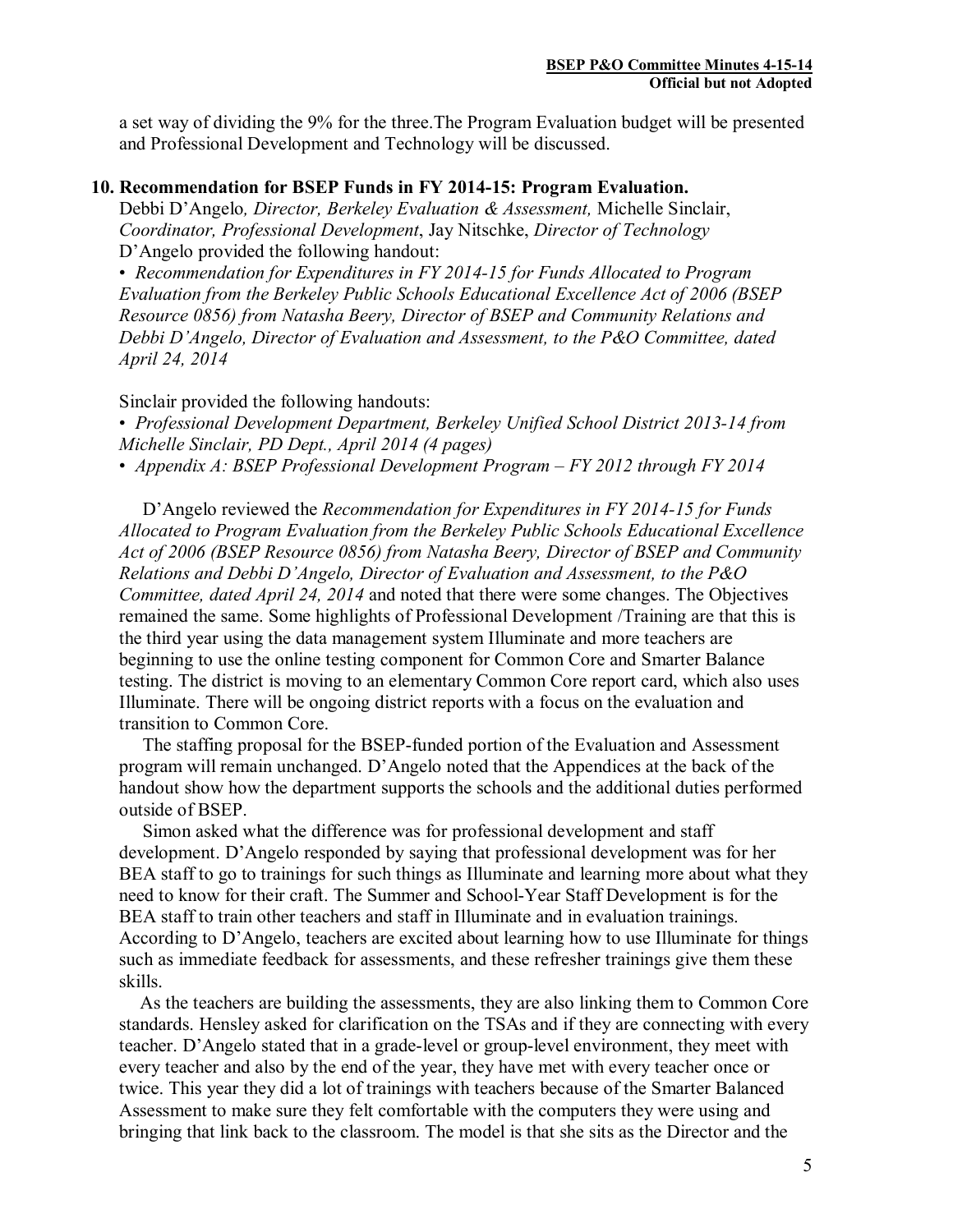TSAs under her are the contacts for the schools, the school principals, and the SGCs. The evaluation of the previous school year is presented, at the beginning of the year, to each of the SGCs. Next year, they will not have CSTs or Smarter Balanced, so there will be more district and local indicators, as well as EL and AMAO (Annual Measurable Achievement Objectives) progress in elementary school. The assessments are new and are still in the pilot process, but there are long-term results of other assessments.

 Hensley noted that the budget for Program Evaluation Staff was lower this year. D'Angelo stated that staffing was being managed through funds other than BSEP. Also some differences are due to change in costs with staff leaving and a new staff person coming in. Hensley also asked for clarification on the Teacher Stipends (Illuminate) that was not part of last years budget. D'Angelo responded by saying that with the new report card coming in and potentially some development at the middle schools, she wanted to have someone available to serve as a resource to take back more Illuminate knowledge and training to the sites.

 D'Angelo stated that she is in the process of helping to develop new SGC surveys that will asking questions that are useful district-wide, as well as specific enough to assess the needs of individual schools. This process will include training SGC members about surveys and eventually forming a subcommittee to develop a district-wide survey that better meets the needs of all families.

 Martin noted that Appendix B was a good summary of what each of the staff is dedicated to, an overview of school assignments, how the technician supports the TSAs, and what the department is trying to do. D'Angelo noted the partnership with instructional technology and Library staff to make a team. Paxson asked if the Smarter Balanced assessment trial will be shared. D'Angelo stated that she was partnering with someone from the university to review the evaluation component. As the testing is completed, D'Angelo will be surveying staff and holding focus groups with students to get information on their experiences. Notes on what is being learned will inform the district, the state, and the Smarter Balanced Consortium. There are not yet results, and this pilot will inform the test developers about which questions of the 440,000-item bank questions do or do not work. There will be no published results. D'Angelo anticipates having the evaluation of the testing done this summer, and she will share the results at that time. In response to the question about where past program evaluation reports can be found, D'Angelo stated that some are posted online at the BEA web page. Unfortunately, because the BEA is currently so busy, they have not updated the page and recommended reviewing School Board documents for informal reports.

 D'Angelo and Beery confirmed that the SGC Survey training would be held at the Parent Leadership Night for the newly-elected and returning SGC members, usually held in the fall at Longfellow Elementary. Duran asked if there would be a bilingual component to that, and D'Angelo stated that the surveys and report cards will be translated. The district-wide survey will be translated by the district translator. The school sites will work with the district translator and their own translator to have the material translated. Duran noted that his experience with translating the survey was that there was difficulty in analyzing the results. D'Angelo said validity and reliability would be part of what her training program covers in the fall.

 Lazio asked what the PowerSchool Bridge to Illuminate was. D'Angelo explained that PowerSchool is the student information system, and Illuminate is the data management system. Students' admissions information and demographics is put into PowerSchool. In order to have that bridge into Illuminate, there is a back-end programming process. There is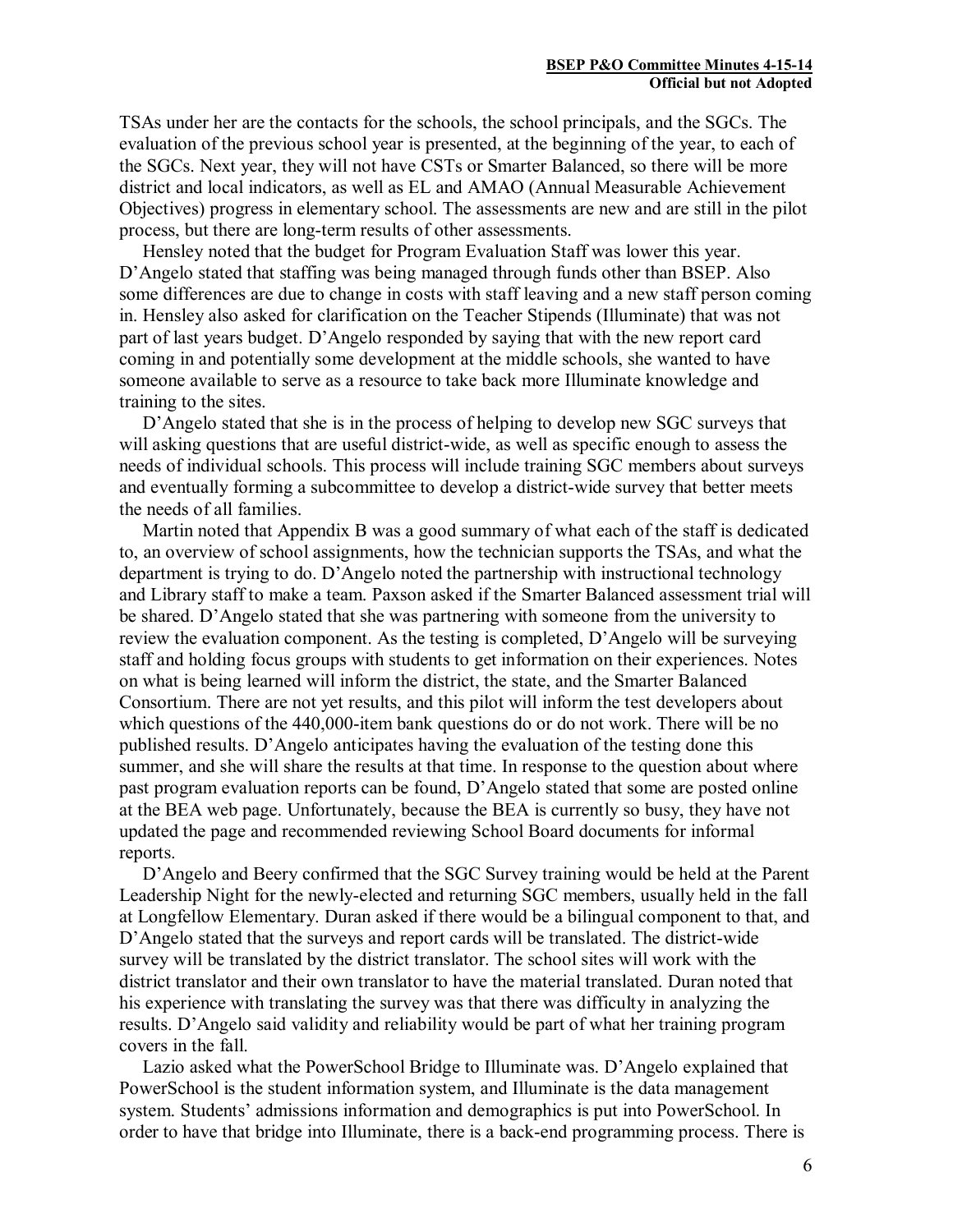a discussion of having one system in the future so that teachers don't have to use one system for attendance and another system for discipline. Secondly, anything can be collected in Illuminate. Glimme noted that both programs have parent portals that parents can access. When Glimme gives students an assessment in Illuminate, students and parents can see the results broken out by any category he has put into it. Another tool is Activate Instruction which gives students feedback and reviews materials that were targeted to review based on the assessment. D'Angelo stated that the home-school connection in Illuminate was being released by teachers to some parents with a login. If we were to release it to the entire parent population, there would have to be contract negotiations about how often teachers enter grades so that there is some understanding about what parents can see. Currently, it is being done classroom-to-classroom. D'Angelo was asked if she could address when a roll-out could be done, and she stated that it may be a few years and part of a long term plan.

Martin and the committee thanked D'Angelo for her presentation.

 Michelle Sinclair, *Coordinator, Professional Development* stated that the handout *Professional Development Department, Berkeley Unified School District 2013-14* provides an overview of accomplishments this year. She oversees a department that consists of seven TSAs and sets up the professional developments for the year. All the coaches provide professional development to teachers. The coaches present at trainings, provide instructional coaching to teachers, and work with teacher leaders. Sinclair described the work of the various coaches in detail. A problem this year was sorting through and copying/making pdfs of curriculum for use and the fact that there was no funding put through for that. Sinclair stated that it was a big task, but it is now done, and it will be much easier next year.

 Three areas that are funded by BSEP, but are not under Sinclair's supervision: Instructional Technology TSA, the RtI Behavioral TSA, and the Elementary Literacy Coaches/Lead Literacy Coach.

 Beery noted that the handout *Appendix A: BSEP Professional Development Program – FY 2012 through FY 2014* gives more information about Professional Development funding sources, as the department is multi-funded, and various sources are used, and may shift, including BSEP funding, Categorical funding, or special funding such as Common Core.

Lavine wanted to know about professional development coaching at the high school, and Sinclair said that one of the PD coaches works at the high school but she is not the supervisor. Glimme stated that each of the small learning communities and departments have team leads, and team leads are responsible for coordinating PD with people from the professional development office. Glimme clarified that the high school math group has their own math consultant that has worked with Common Core because there are a lot of changes that they have to go through to adapt to the Common Core as well address the math achievement gap.

 Paxson asked if middle school teachers and students would be getting hands-on math materials, and Sinclair said that workbooks are ordered and stated that Common Core Inc. is developing materials as it is being taught. Sinclair stated that it is very cutting-edge and that other districts are calling to ask about it. The program is not fully developed, as it does not have an ELD component or differentiation, so they are having to improvise with this. Middle School books have now been released so teachers are asking for them and Sinclair is ordering them for next year.

P&O will see a budget at the May  $6<sup>th</sup>$  meeting. Sinclair noted that there will be changes for next year as the district moves to site-based coaching and there are changes in the funding which will be provided by LCAP. Martin asked about the motivation for this and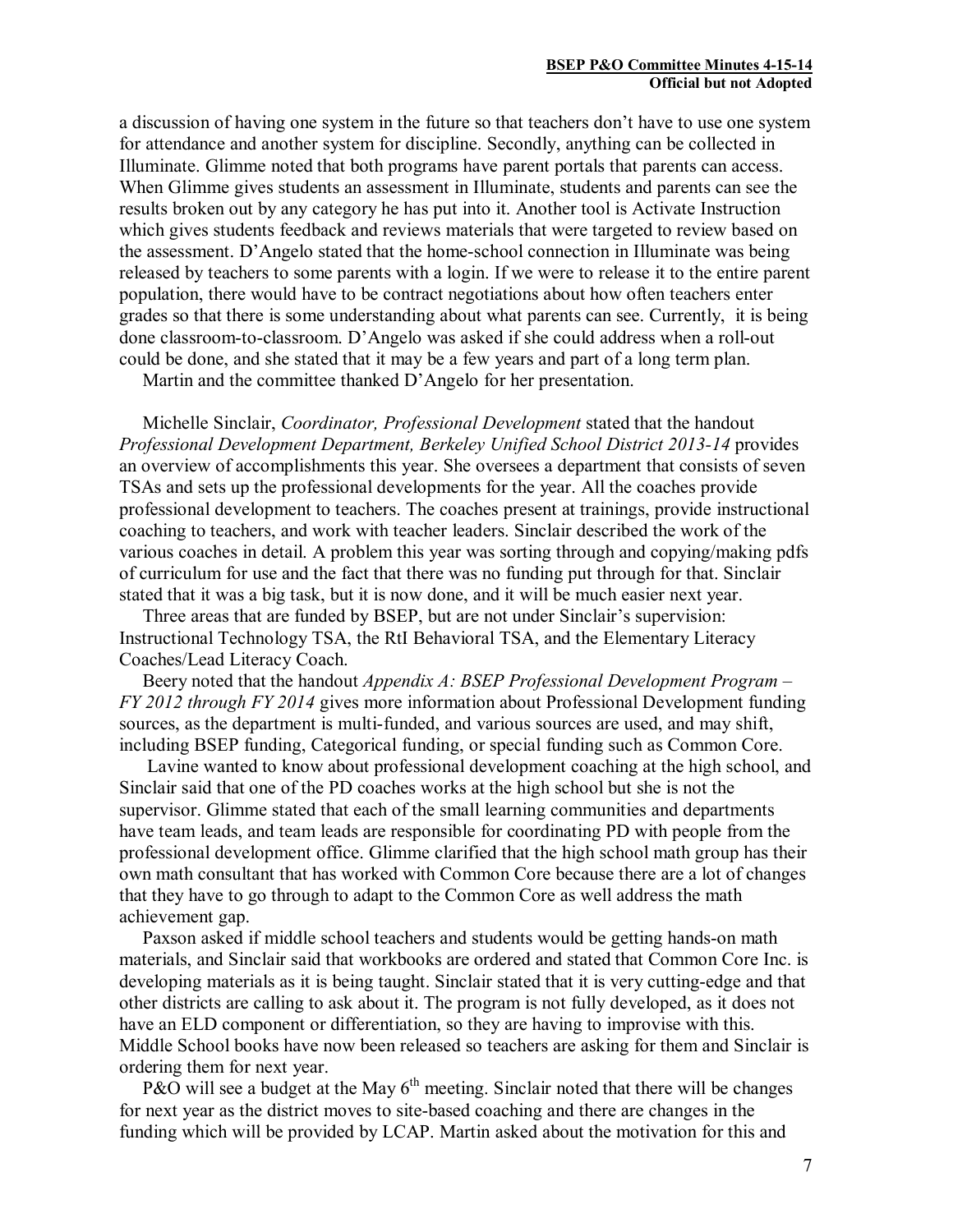Sinclair elaborated that it is part of a district re-structuring and to get supplemental funding for targeted groups. ELD coaches will work with both students and teachers.

Martin thanked Sinclair for her presentation.

 Jay Nitschke, *Director of Technology* stated that he did not have a budget handout due to last-minute changes. He gave a brief overview of what the technology department does. Nitschke noted that the district was moving from having computers hardwired into walls to more portable technology and teaching to students that all have a device instead of using a computer bank of six or less computers. The Smarter Balance assessment necessitated the move to buy Chromebook devices and so far, Smarter Balance assessments have been going well from the technology point of view.

The budget for next year is going to look very similar to this year. There are roughly six computer technicians, along with a few other support staff. There are two Instructional Technology TSAs. One TSA is funded by one-time Common Core money for two years. The other TSA is funded 1/3 by the Technology budget, 1/3 by BSEP PD, and 23% and 10% by various titles this year. This budget will pay for .5 and the other .5 will be funded through another source.

 The two Instructional Technology TSAs and the Chromebooks have transformed what the students are doing, and the department is working hard to do PD in staff, grade level, department level meetings as well as providing model teaching for individual teachers. The Technology department is the home of PowerSchool and works closely with D'Angelo on Illuminate. Nitschke noted that parents want to and are looking at grades, and encouraged parents to talk to their teachers to get them onboard with using the system.

 Lazio asked if Nitschke could tell how many hits PowerSchool was getting and wondered if the use was trending up or down. Nitschke said that logins could be seen and that a high number of logins access the grade book for secondary school parents. There is no obligation for teachers to do more than submit grades into PowerSchool for report cards though many do use it for assignments.

Nitschke will return with a budget. Martin thanked Nitschke for his presentation.

### **11. P&O Draft Statement: CSR Budget and Fund Balance**

Chris Martin and Elisabeth Hensley, *P&O Committee Co-Chairs* Martin and Hensley provided the following handout:

• *Looking ahead at the Class-Size Reduction (CSR) Fund from BSEP Planning & Oversight Committee to the BUSD Board of Education dated May 14, 2014: DRAFT*

 Martin stated that the intention of the document was to highlight to the Board that the \$200,000 transfer was a temporary measure and that the committee would like to see a longer term CSR plan that would be responsible to the Measure as it was written, as well as take into account the budget and to the length of time the Measure is supposed to last. Martin asked for comments and questions from the committee.

Suggestions for revisions were given, and appreciations was expressed to Hensley for writing the first draft of the statement and making it simple for the average person to understand.

### **12. Adjournment**

The meeting was adjourned by acclamation at 9:15 p.m.